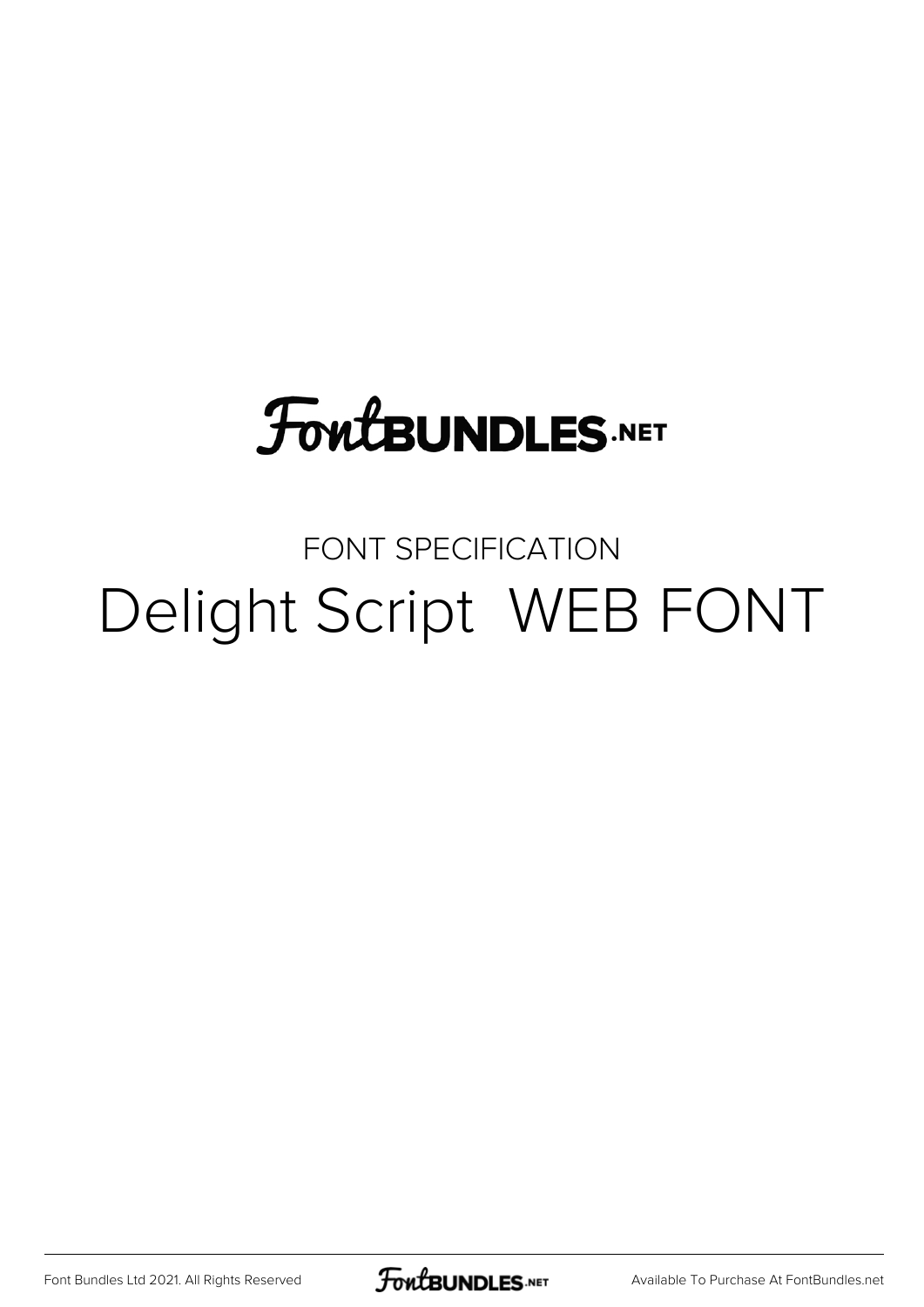## Delight Script - Regular

**Uppercase Characters** 

Lowercase Characters

$$
a\oint c\stackrel{\frown}{\ell}e\oint g\stackrel{\frown}{\ell}y\stackrel{\frown}{\ell}f\stackrel{\frown}{\ell}m\stackrel{\frown}{\ell}p\stackrel{\frown}{\ell}y\stackrel{\frown}{\ell}f\stackrel{\frown}{\ell}w\stackrel{\frown}{\nu}w\stackrel{\frown}{\nu}y\stackrel{\frown}{\chi}
$$

**Numbers** 

$$
0123456789\\
$$



All Other Glyphs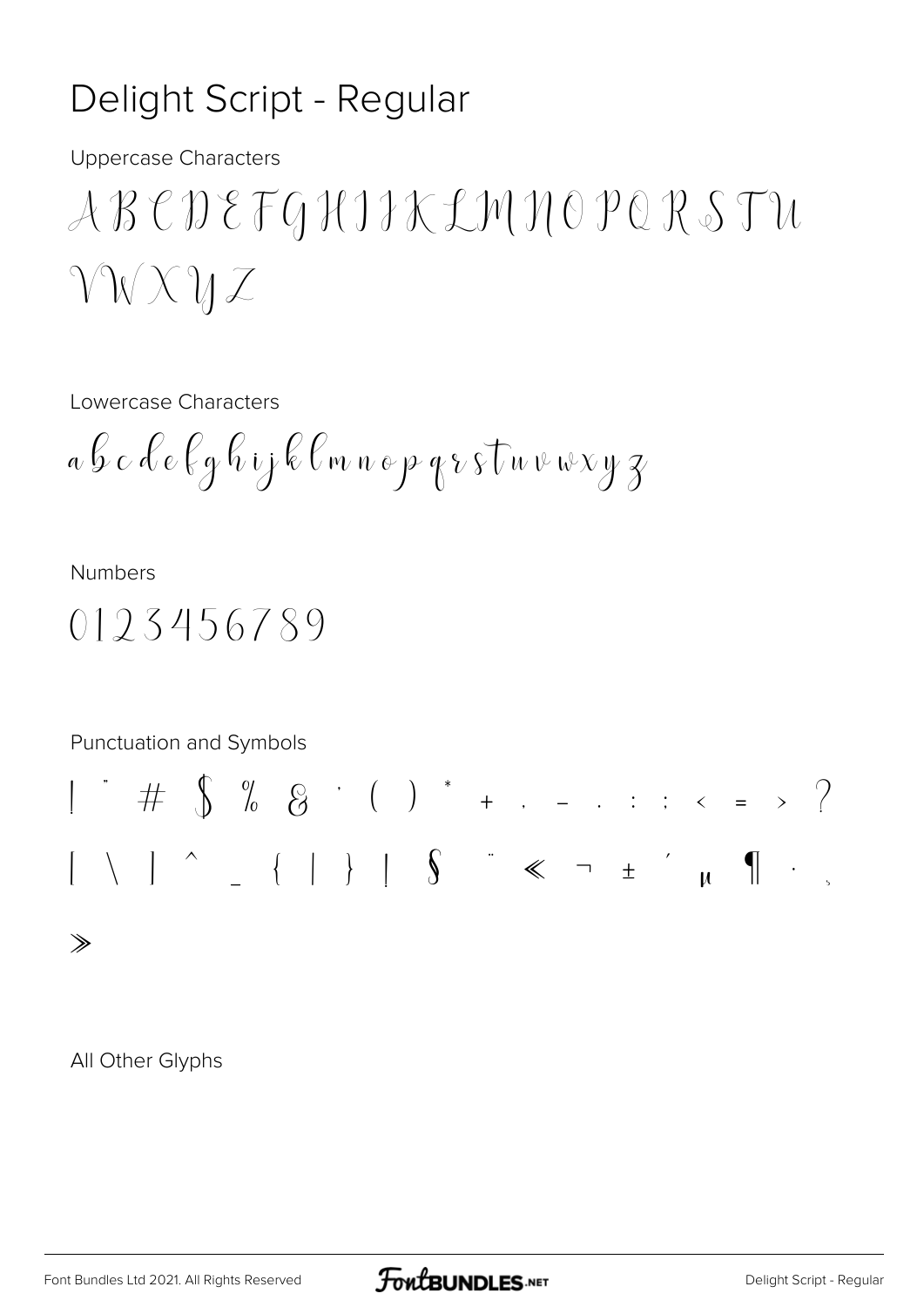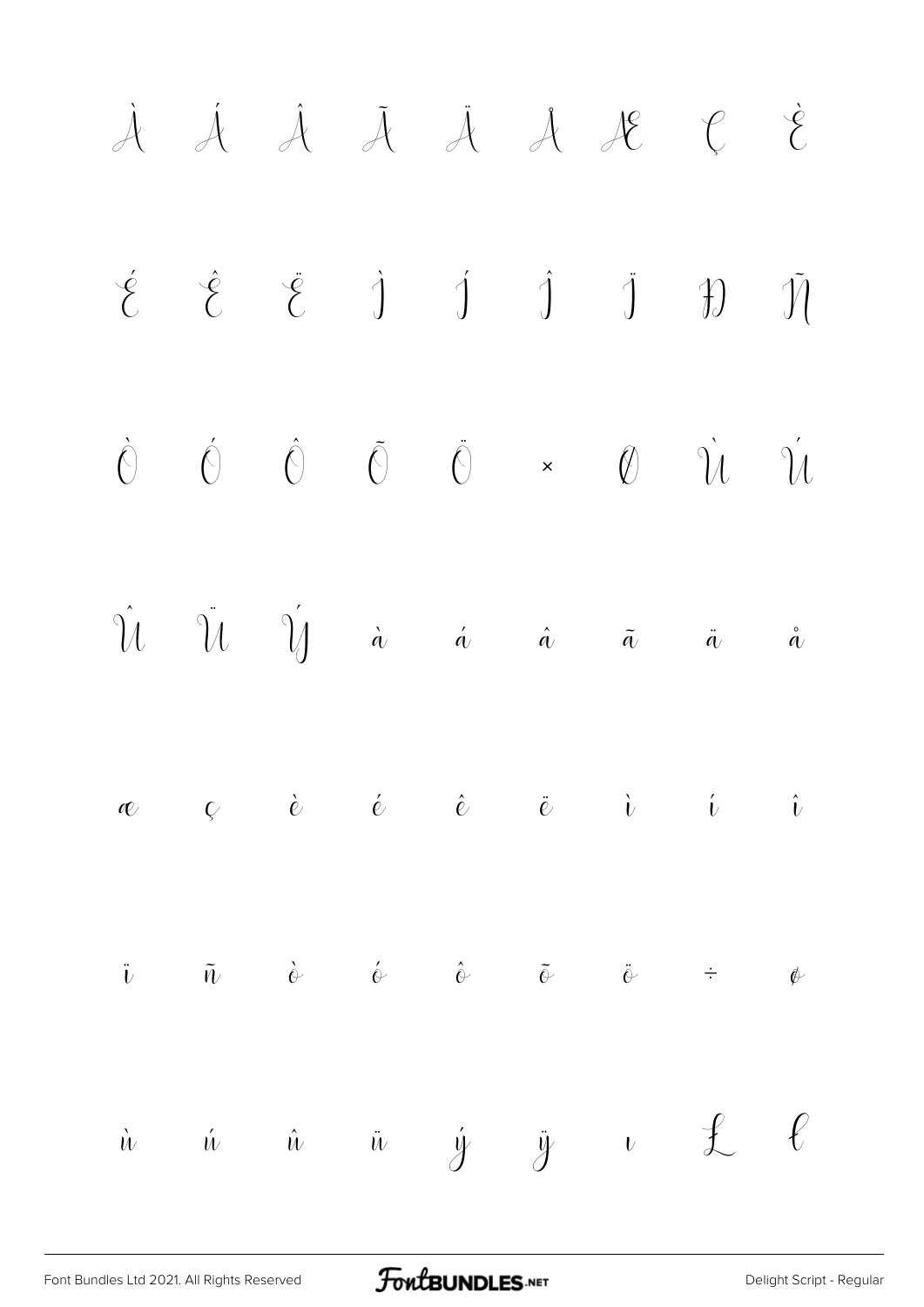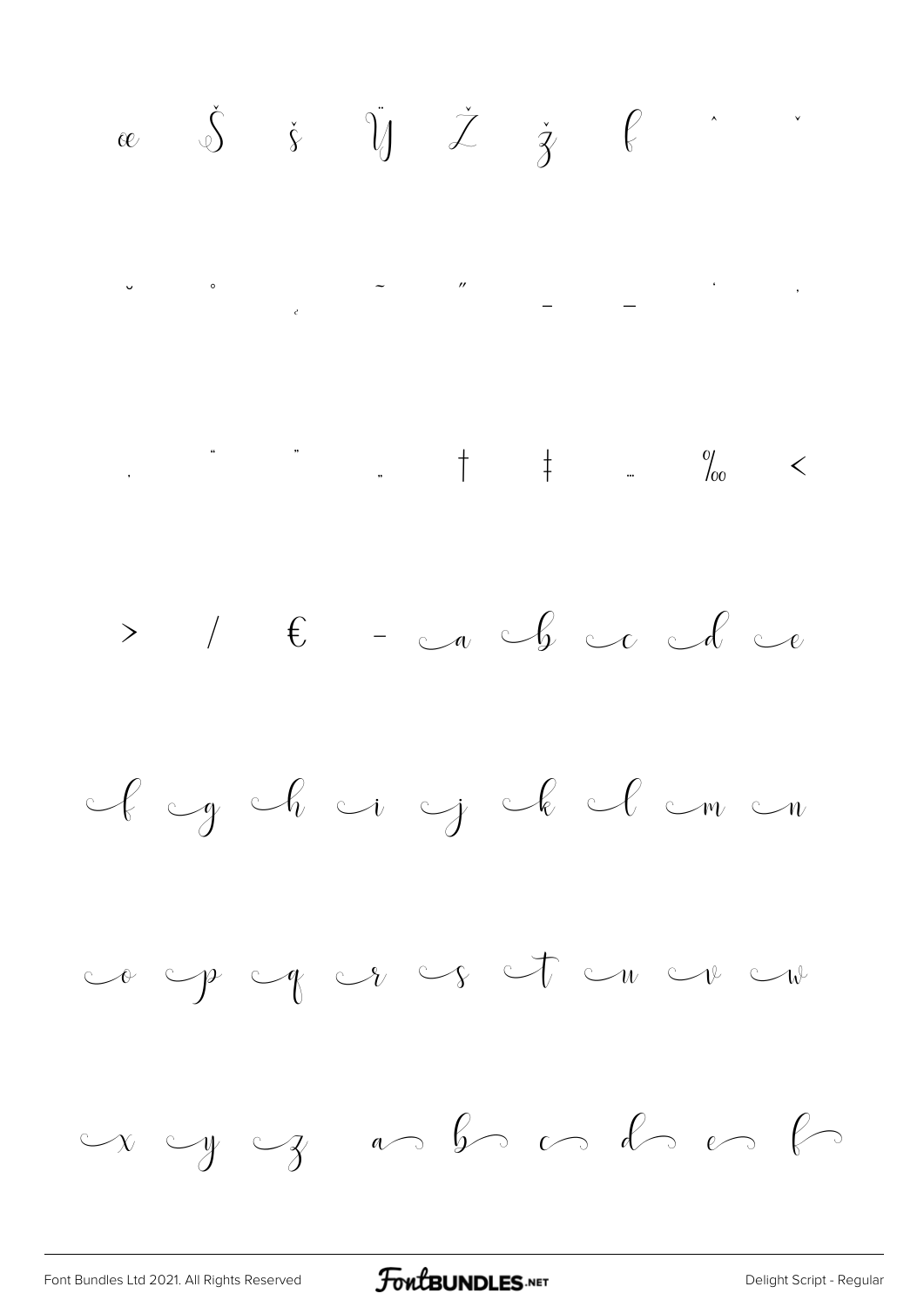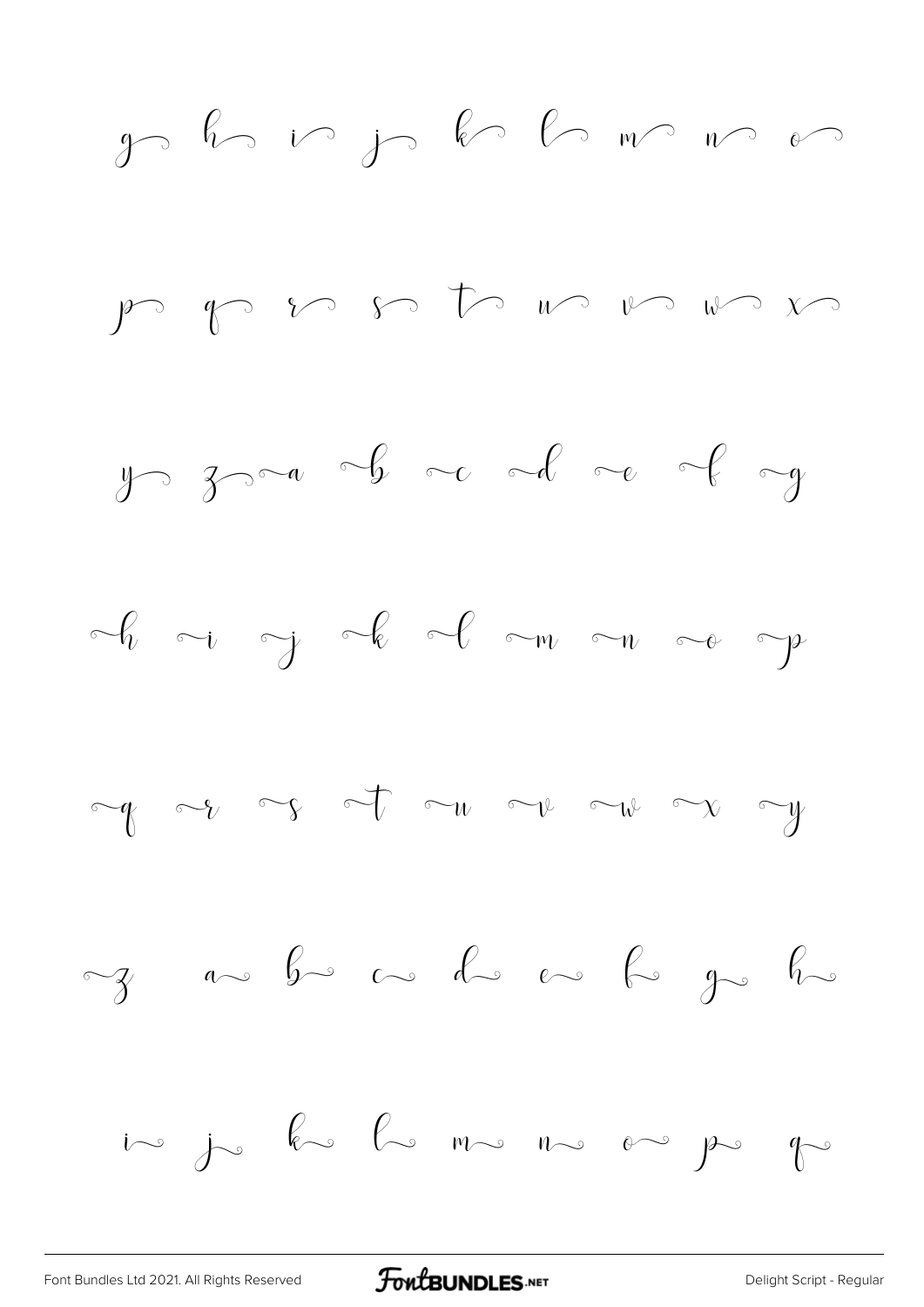